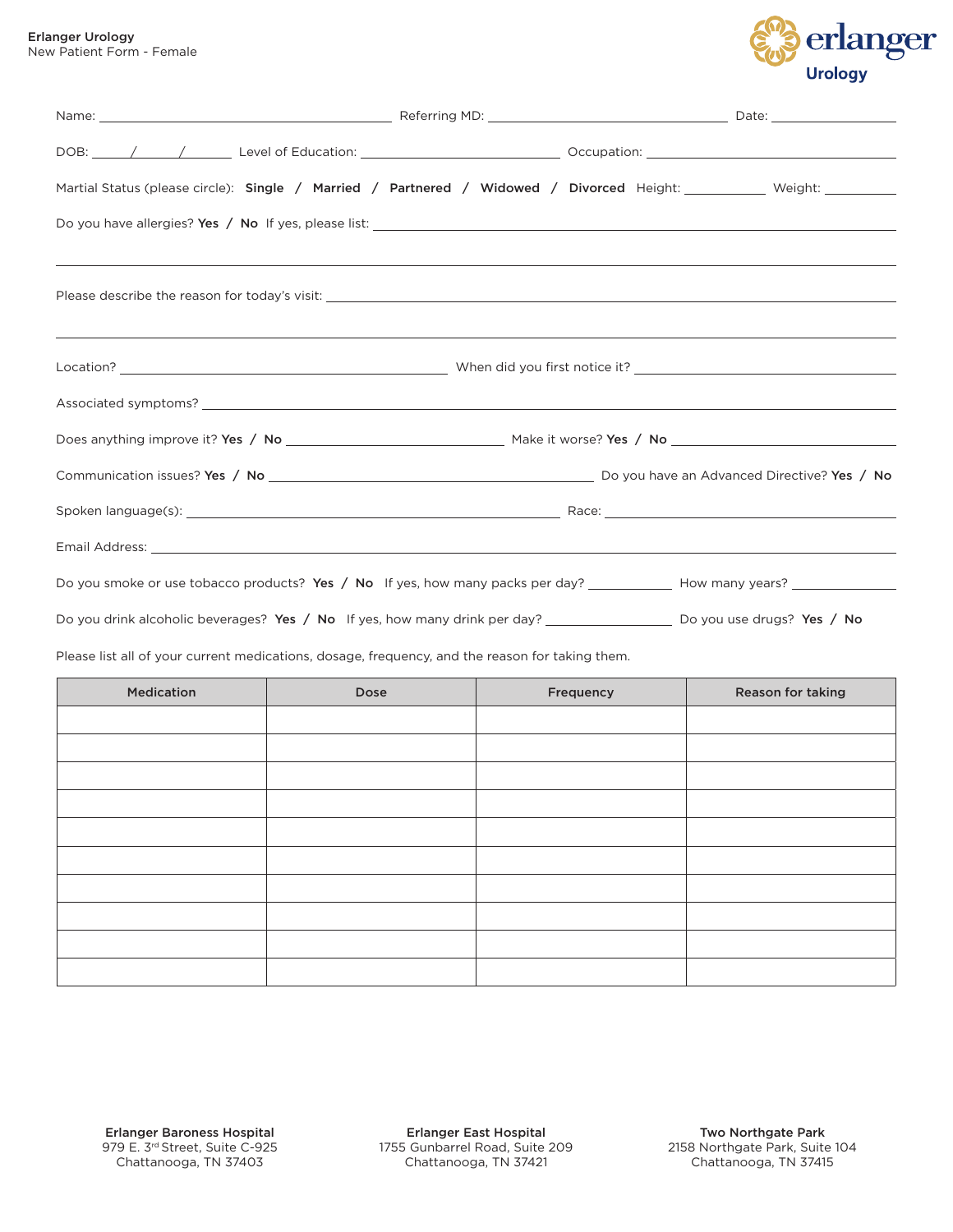

## PATIENT PAST MEDICAL HISTORY: Please list any medical conditions either current or past.

| $\Box$ Heart Disease                   | $\Box$ Heart Attack            | $\Box$ Stroke                         |
|----------------------------------------|--------------------------------|---------------------------------------|
| $\Box$ Diabetes - On insulin? Yes / No | □ Cancer (please specify type) | □ Hypertensions (High Blood Pressure) |
| □ High Cholesterol                     | $\Box$ Prostate Cancer         | □ Bowel Problems                      |
| □ Kidney Stones                        | □ Kidney Disease               | $\Box$ Dialysis                       |
| $\Box$ Pacemaker/Defibrillator         | □ Bleeding Problems            | $\Box$ Alzheimer's                    |
| <b>□</b> Lung Disease                  | $\Box$ Liver Disease           | □ Epilepsy or Seizures                |
| $\Box$ Other:                          |                                |                                       |

PATIENT SURGICAL HISTORY: Please list any surgeries you have had and the year they were performed.

| Year of Surgery |
|-----------------|
|                 |
|                 |
|                 |
|                 |
|                 |
|                 |
|                 |
|                 |

FAMILY MEDICAL HISTORY: Please list any medical conditions in your family and specify which family member.

| Condition | <b>Family Member</b> | Condition | <b>Family Member</b> |
|-----------|----------------------|-----------|----------------------|
|           |                      |           |                      |
|           |                      |           |                      |
|           |                      |           |                      |
|           |                      |           |                      |
|           |                      |           |                      |
|           |                      |           |                      |
|           |                      |           |                      |
|           |                      |           |                      |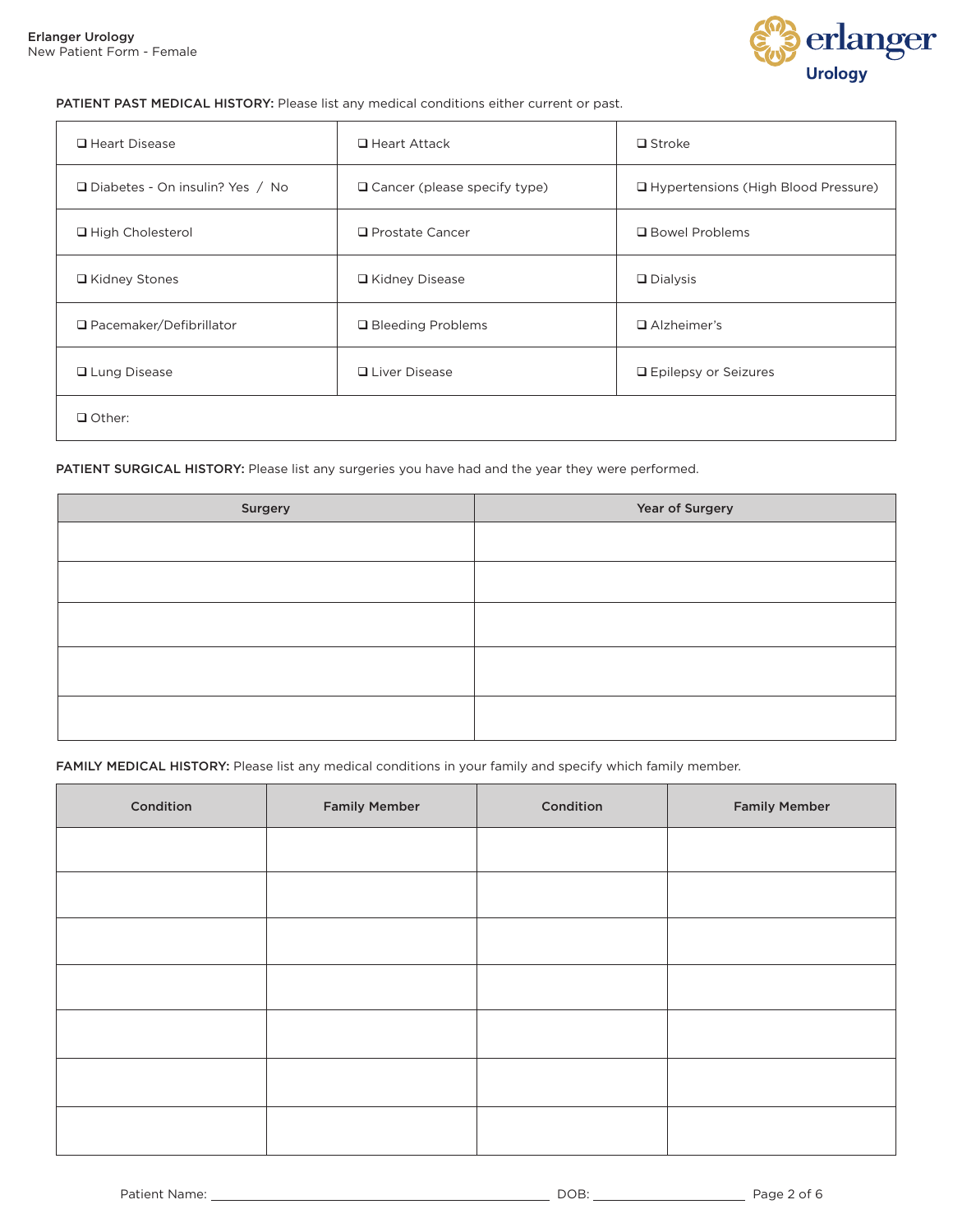

Review of systems: Please check if you have any of these symptoms recently. Please check NONE if none of the symptoms are present.

| <b>General</b>                                                                                                               | <b>Eyes</b>                                                                                                                                                                                                                         | <b>Neurologic</b>                                                                                                                                    | <b>Gastrointestinal</b>                                                                                            |
|------------------------------------------------------------------------------------------------------------------------------|-------------------------------------------------------------------------------------------------------------------------------------------------------------------------------------------------------------------------------------|------------------------------------------------------------------------------------------------------------------------------------------------------|--------------------------------------------------------------------------------------------------------------------|
| $\Box$ Fever                                                                                                                 | Double vision                                                                                                                                                                                                                       | $\Box$ Dizziness                                                                                                                                     | $\Box$ Abdominal pain                                                                                              |
| $\Box$ Chills<br>$\Box$ Headaches<br>$\Box$ Weight loss<br>$\square$ None                                                    | $\Box$ Blurred vision<br>$\Box$ Glaucoma<br>$\Box$ Cataracts<br>$\Box$ Other:<br>$\square$ None                                                                                                                                     | $\Box$ Numbness/Tingling<br>□ Difficult balance<br>$\Box$ Other: $\Box$<br>$\Box$ None                                                               | $\Box$ Constipation<br>$\Box$ Diarrhea<br>$\Box$ Rectal bleeding<br>$\Box$ Use antacids<br>$\Box$ Other:           |
| Ear/Nose/Throat/Mouth                                                                                                        | <b>Cardiovascular</b>                                                                                                                                                                                                               | <b>Respiratory</b>                                                                                                                                   | $\Box$ None<br>Hematological                                                                                       |
| $\Box$ Hearing loss<br>$\Box$ Dentures<br>$\Box$ Nose bleeds<br>$\Box$ Sore throat<br>$\Box$ Other: $\Box$<br>$\square$ None | $\Box$ Chest pain<br>$\Box$ Heart disease<br>$\Box$ Blood pressure<br>$\Box$ Heart murmur<br>$\Box$ Ankle swelling<br>□ Other: __________________<br>$\square$ None                                                                 | $\Box$ Shortness of breath<br>$\Box$ Chronic cough<br>$\Box$ Emphysema<br>$\Box$ Tuberculosis<br>$\Box$ Other:<br>$\Box$ None                        | $\Box$ Clotting disease<br>$\Box$ Anemia<br>$\Box$ Other:<br>$\Box$ None                                           |
| <b>Psychological</b><br>$\Box$ Depression<br>$\Box$ Anxiety<br>$\Box$ Other:<br>$\square$ None                               | <b>Genitourinary</b><br>$\Box$ Painful urination<br>$\Box$ Frequent or urgent urination<br>□ Urine leakage<br>$\Box$ Urinary tract infections<br>$\Box$ Blood in urine<br>$\Box$ Kidney problems<br>$\Box$ Other:<br>$\square$ None | For Men<br>$\Box$ Erection problems<br>$\Box$ Testicular lump<br>$\Box$ Prostrate procedure<br><b>□</b> Elevated PSA<br>$\Box$ Other:<br>$\Box$ None | Genitourinary<br>$\Box$ Pregnancies<br>$\#$ :<br>$\Box$ Vaginal deliveries<br>Difficult deliveries?<br>$\Box$ None |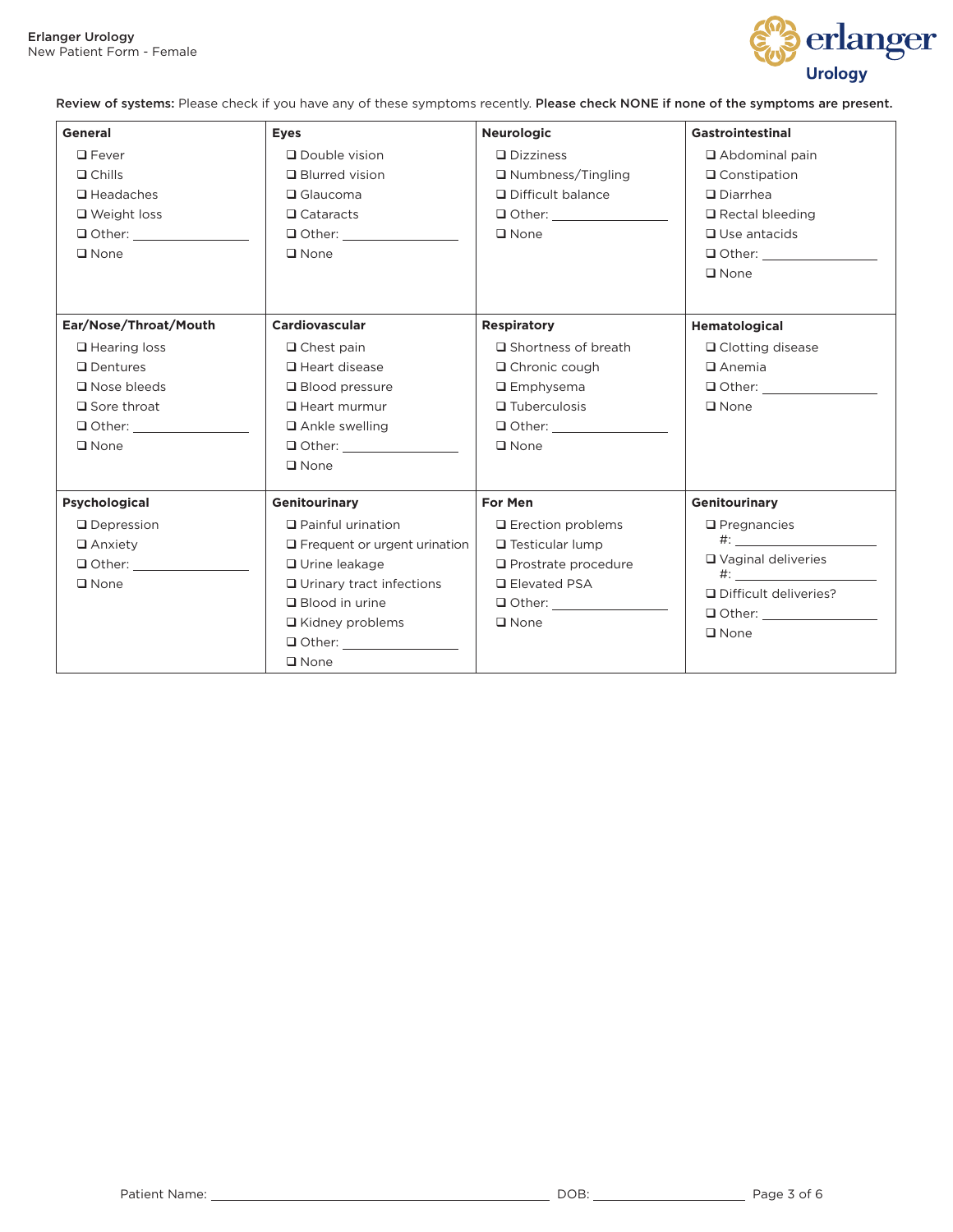

## PERMISSION FORM

| Name:   |         |         | DOB: |  |
|---------|---------|---------|------|--|
| Home #: | Cell #: | Work #. |      |  |

May we leave medical information on your voicemail or answering machine? (circle)  $Y / N$ 

In the event that we are unable to contact YOU, please list the names and phone numbers of any family member(s) or friends that we may discuss your patient information with; by signing this form, you are giving Erlanger Urology permission to speak with and/or leave messages regarding test results, procedure scheduling, future appointments, medication issues, or any other instructions on your voicemail or with the person(s) listed below. This information will remain effective for the duration of your care unless terminated in writing by you.

| <b>Authorize Person(s)</b> | Relationship | Phone # |
|----------------------------|--------------|---------|
|                            |              |         |
|                            |              |         |
|                            |              |         |
|                            |              |         |
|                            |              |         |
|                            |              |         |
|                            |              |         |
|                            |              |         |
|                            |              |         |
|                            |              |         |

Patient Signature: Date: Date: Date: Date: Date: Date: Date: Date: Date: Date: Date: Date: Date: Date: Date: Date: Date: Date: Date: Date: Date: Date: Date: Date: Date: Date: Date: Date: Date: Date: Date: Date: Date: Date: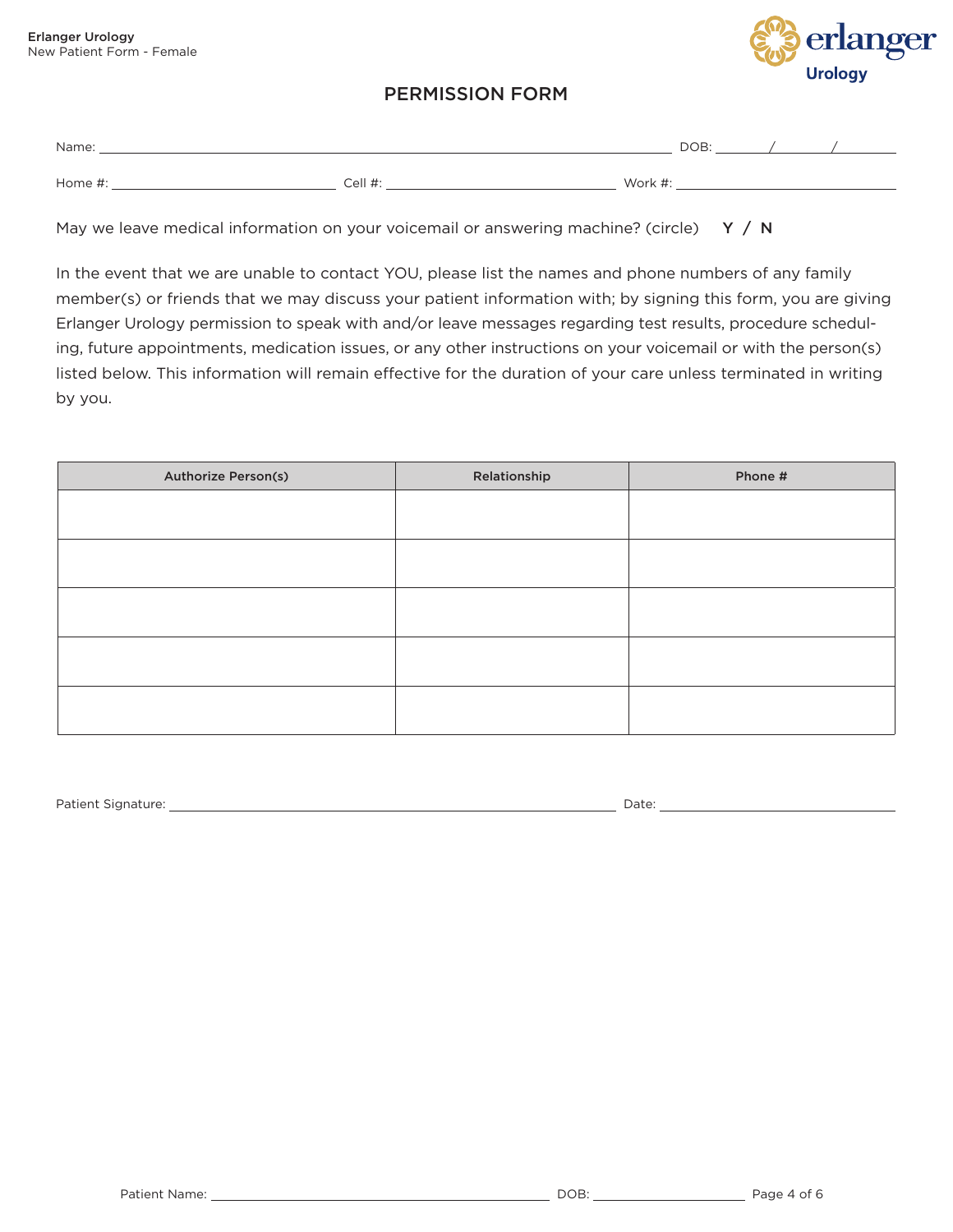

## PATIENT INFORMATION

| Is it okay to leave a voicemail/message on your phone regarding medication, labs, appointments, instructions? Yes / No  |  |  |  |  |  |
|-------------------------------------------------------------------------------------------------------------------------|--|--|--|--|--|
|                                                                                                                         |  |  |  |  |  |
|                                                                                                                         |  |  |  |  |  |
| <b>INSURANCE</b> (Please give your insurance card(s) to the receptionist)                                               |  |  |  |  |  |
|                                                                                                                         |  |  |  |  |  |
|                                                                                                                         |  |  |  |  |  |
| Relationship to insured (please circle): Self / Spouse / Child / Other                                                  |  |  |  |  |  |
|                                                                                                                         |  |  |  |  |  |
|                                                                                                                         |  |  |  |  |  |
| Relationship to insured (please circle): Self / Spouse / Child / Other                                                  |  |  |  |  |  |
| <b>EMERGENCY CONTACT</b>                                                                                                |  |  |  |  |  |
|                                                                                                                         |  |  |  |  |  |
|                                                                                                                         |  |  |  |  |  |
| Is it okay to leave a voicemail/message on their phone regarding medication, labs, appointments, instructions? Yes / No |  |  |  |  |  |
|                                                                                                                         |  |  |  |  |  |
|                                                                                                                         |  |  |  |  |  |
| Is it okay to leave a voicemail/message on their phone regarding medication, labs, appointments, instructions? Yes / No |  |  |  |  |  |
| <b>PHARMACY</b>                                                                                                         |  |  |  |  |  |
|                                                                                                                         |  |  |  |  |  |
|                                                                                                                         |  |  |  |  |  |
| PHYSICIANS (Please list first and last name)                                                                            |  |  |  |  |  |
|                                                                                                                         |  |  |  |  |  |
|                                                                                                                         |  |  |  |  |  |
|                                                                                                                         |  |  |  |  |  |
|                                                                                                                         |  |  |  |  |  |
|                                                                                                                         |  |  |  |  |  |